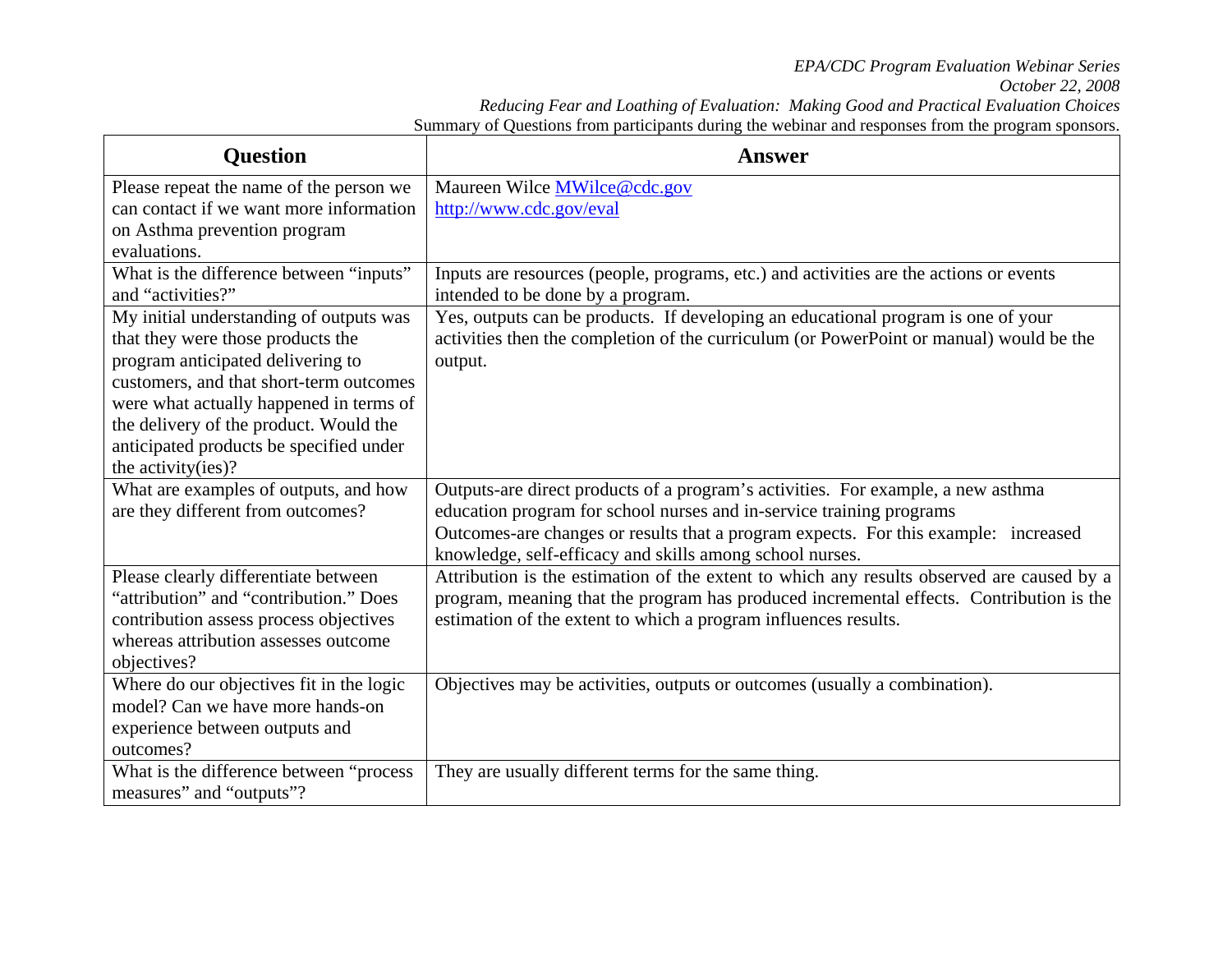| <b>Question</b>                                                                                                                                                                                                                                               | <b>Answer</b>                                                                                                                                                                                                                                                                                                                                                                                                |
|---------------------------------------------------------------------------------------------------------------------------------------------------------------------------------------------------------------------------------------------------------------|--------------------------------------------------------------------------------------------------------------------------------------------------------------------------------------------------------------------------------------------------------------------------------------------------------------------------------------------------------------------------------------------------------------|
| Which should be developed first, inputs<br>(working forward) or outcomes<br>(working backward)?                                                                                                                                                               | You can work either way! Typically, when planning a new program, it helps to work<br>backwards. For an existing program, working forward often makes most sense.                                                                                                                                                                                                                                             |
| How can we evaluate health fairs ( <i>i.e.</i><br>based on information distributed,<br>contacts made with consumers, etc.)?                                                                                                                                   | Decide what you are trying to accomplish. Outputs may be the number of people<br>participating and the number of materials distributed. Outcomes could be increased<br>awareness or knowledge of a program or issue as assessed by an exit survey or follow-up<br>telephone survey.                                                                                                                          |
| Would you recommend using the same<br>approach (possibly working backward)<br>for program or project planning?                                                                                                                                                | Absolutely yes!                                                                                                                                                                                                                                                                                                                                                                                              |
| Is it possible, or is it at all helpful to<br>conduct an evaluation without some<br>baseline data or an initial assessment?                                                                                                                                   | This depends on the intent of the evaluation. However, in almost all cases, evaluations<br>can be designed to provide important information for program enhancement or<br>improvement.                                                                                                                                                                                                                       |
| For a logic model, do you agree that one<br>cannot draw a direct link between<br>awareness/education and behavioral<br>change?                                                                                                                                | Behavior change usually depends upon multiple factors including knowledge, attitudes,<br>self-efficacy and skills. For asthma self-management increased knowledge isn't usually<br>sufficient to improve asthma control. Instead, program designers can use the logic model<br>to show how additional program activities can be combined with awareness/educational<br>activities to create behavior change. |
| This is a question from someone who<br>works for a non-profit organization and<br>also writes grants. To clarify, it is not<br>enough to do only quantitative<br>evaluation, but a mix of evaluations.<br>However, can qualitative evaluation<br>stand alone? | It depends on the purpose of the evaluation. Qualitative evaluations can contribute to our<br>understanding of an issue. Quantitative data are useful to effectively show the extent of<br>change.                                                                                                                                                                                                           |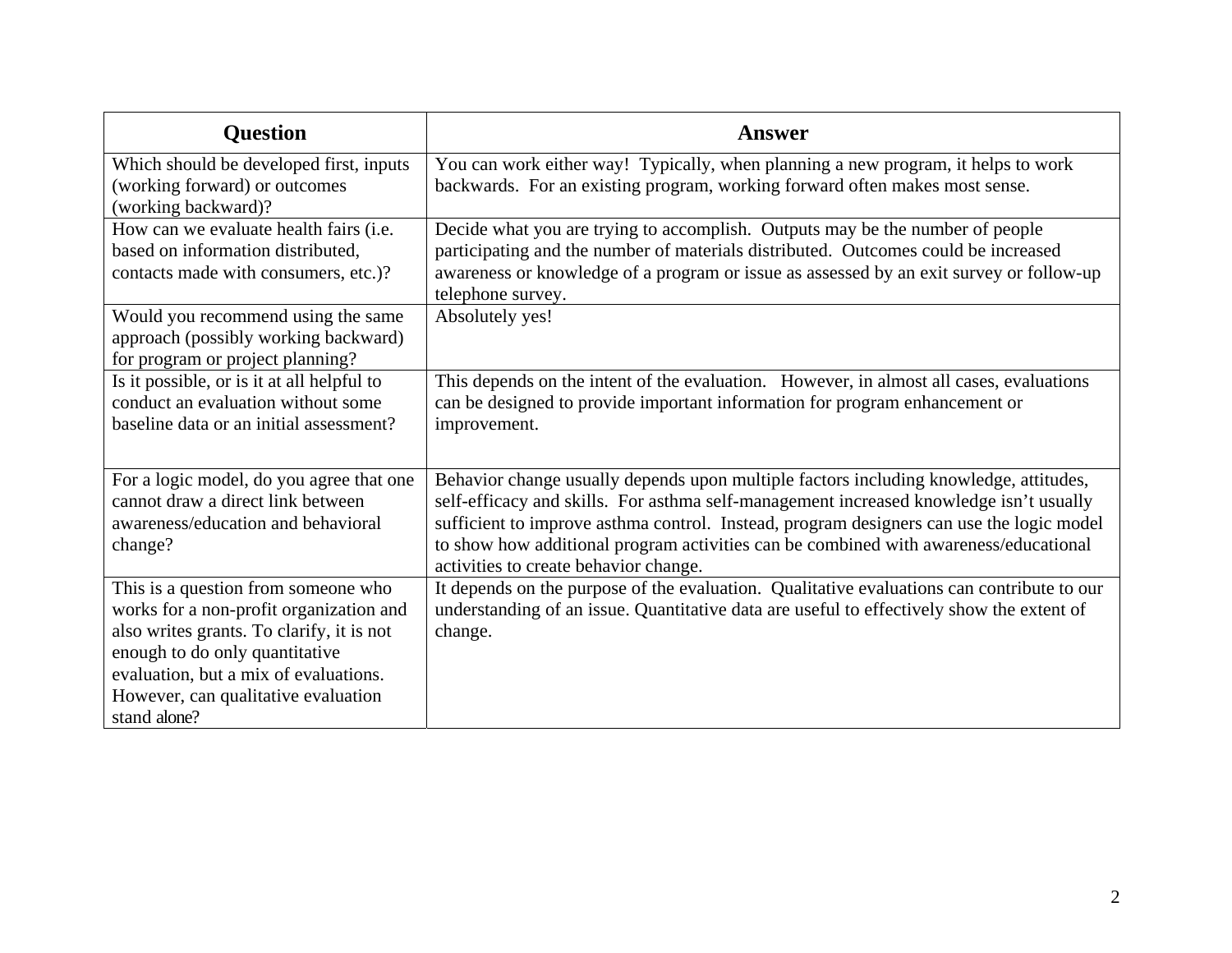| <b>Question</b>                                                                                                                                                                              | <b>Answer</b>                                                                                                                                                                                                                                                                                                                                                                                                                                                                                                      |
|----------------------------------------------------------------------------------------------------------------------------------------------------------------------------------------------|--------------------------------------------------------------------------------------------------------------------------------------------------------------------------------------------------------------------------------------------------------------------------------------------------------------------------------------------------------------------------------------------------------------------------------------------------------------------------------------------------------------------|
| Please discuss the value of qualitative<br>and quantitative information in program<br>evaluation, from your experience.                                                                      | Qualitative information can provide the rich details that help us understand how and why<br>an intervention is successful (or unsuccessful). Quantitative information can tell us the<br>extent to which we have accomplished our objectives. For example, when conducting an<br>asthma education program for school nurses quantitative data can tell us if knowledge<br>increases;<br>qualitative information can provide more detail on what content reinforces key knowledge<br>and adds critical information. |
| Can we use chi-square and t-tests<br>beyond simple percentages of<br>intermediate outcome evaluation?                                                                                        | Of course, if the data available are appropriate for these types of tests, and these types of<br>tests will provide valuable information to the program stakeholders.                                                                                                                                                                                                                                                                                                                                              |
| What is the best way to communicate<br>pre and post-test knowledge differences?                                                                                                              | There are many options for communications of findings. Graphs and tables of often<br>effective for these types of data, but stakeholder preferences should be respected.                                                                                                                                                                                                                                                                                                                                           |
| What is the best way to communicate a<br>case study that provides all the elements<br>incorporating program planning, logic<br>models, process, and evaluation with<br>quantitative results? | Again, there are many options for this type of communications. While many evaluations<br>produce formal case study reports, other options, may serve the needs of the stakeholders<br>more. Please see the CDC evaluation website for more information.                                                                                                                                                                                                                                                            |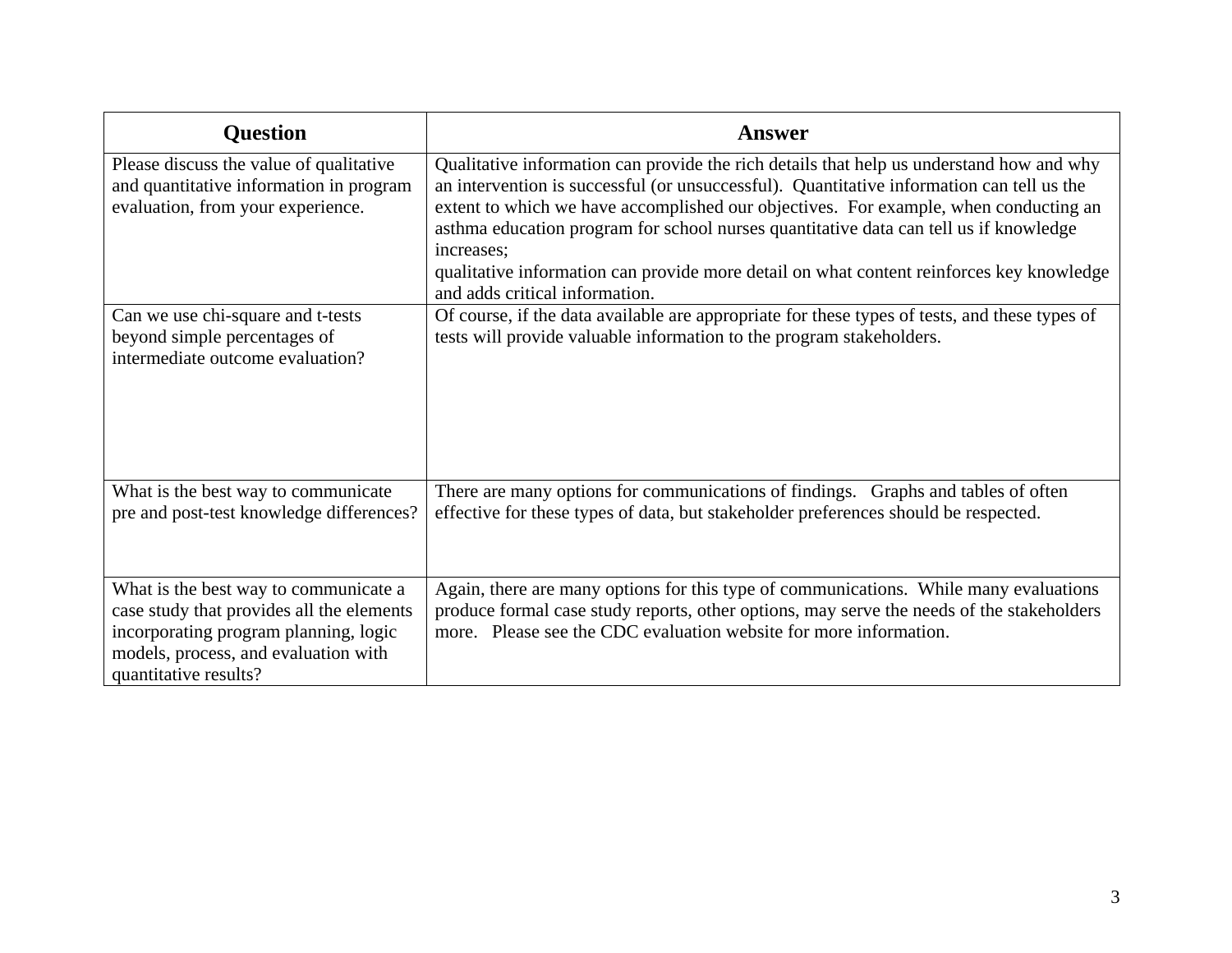| <b>Question</b>                                                                                                                                                                                                                                                                                                    | <b>Answer</b>                                                                                                                                                                                                                                                                                                    |
|--------------------------------------------------------------------------------------------------------------------------------------------------------------------------------------------------------------------------------------------------------------------------------------------------------------------|------------------------------------------------------------------------------------------------------------------------------------------------------------------------------------------------------------------------------------------------------------------------------------------------------------------|
| How do we help ensure that research<br>occurs in the real world conditions in<br>which we work? It is frustrating to see<br>millions of dollars spent on<br>people/patients and doctors, provide free<br>drugs, etc., and possibly obtain good<br>results, in situations that are not realistic<br>and replicable. | Evaluation can be a very important tool in determining the appropriateness of research.<br>For more information on evaluating research, please see the Summer 2008 issue of New<br>Directions for Evaluation. http://www.josseybass.com/WileyCDA/Section/id-<br>155510.html                                      |
| How should we define short,<br>intermediate, and long-term?                                                                                                                                                                                                                                                        | We don't have a standard definition. It really depends on your program                                                                                                                                                                                                                                           |
| What period of time should the logic<br>model cover in the program evaluation?                                                                                                                                                                                                                                     | It depends on the program and the reason for developing the logic model. Logic models<br>commonly cover three to five years and are updated annually.                                                                                                                                                            |
| What different types of data are needed<br>to truly analyze a program?                                                                                                                                                                                                                                             | It depends on the program, its stage of development, and how the data/evaluation will be<br>used by the stakeholders.                                                                                                                                                                                            |
| Regarding the "framework of program<br>evaluation," what happens if the<br>stakeholders do not have a shared vision<br>of the program being evaluated?                                                                                                                                                             | Although this is not an uncommon situation, programs are more likely to be successful<br>when you can negotiate some shared vision. By articulating different perspectives and<br>addressing them through the program description step, the evaluation process can be used<br>to help determine a shared vision. |
| Within the framework for program<br>evaluation, is the program itself not<br>suppose to set the evaluation standards?<br>Should evaluation standards come from<br>the stakeholders?                                                                                                                                | Programs are more likely to be successful when stakeholders (program staff, funders,<br>others) to set standards for achievement than when they are imposed externally.                                                                                                                                          |
| When the program in question is the<br>implementation of a surveillance<br>system, how do we reconcile this<br>framework of evaluation with CDC's<br>recommendations for evaluating a<br>surveillance system?                                                                                                      | The CDC framework for evaluating surveillance systems follows the same steps as the<br>overall Framework for Program Evaluation in Public Health. Here is a useful reference:<br>http://www.cdc.gov/mmwR/PDF/rr/rr5305.pdf                                                                                       |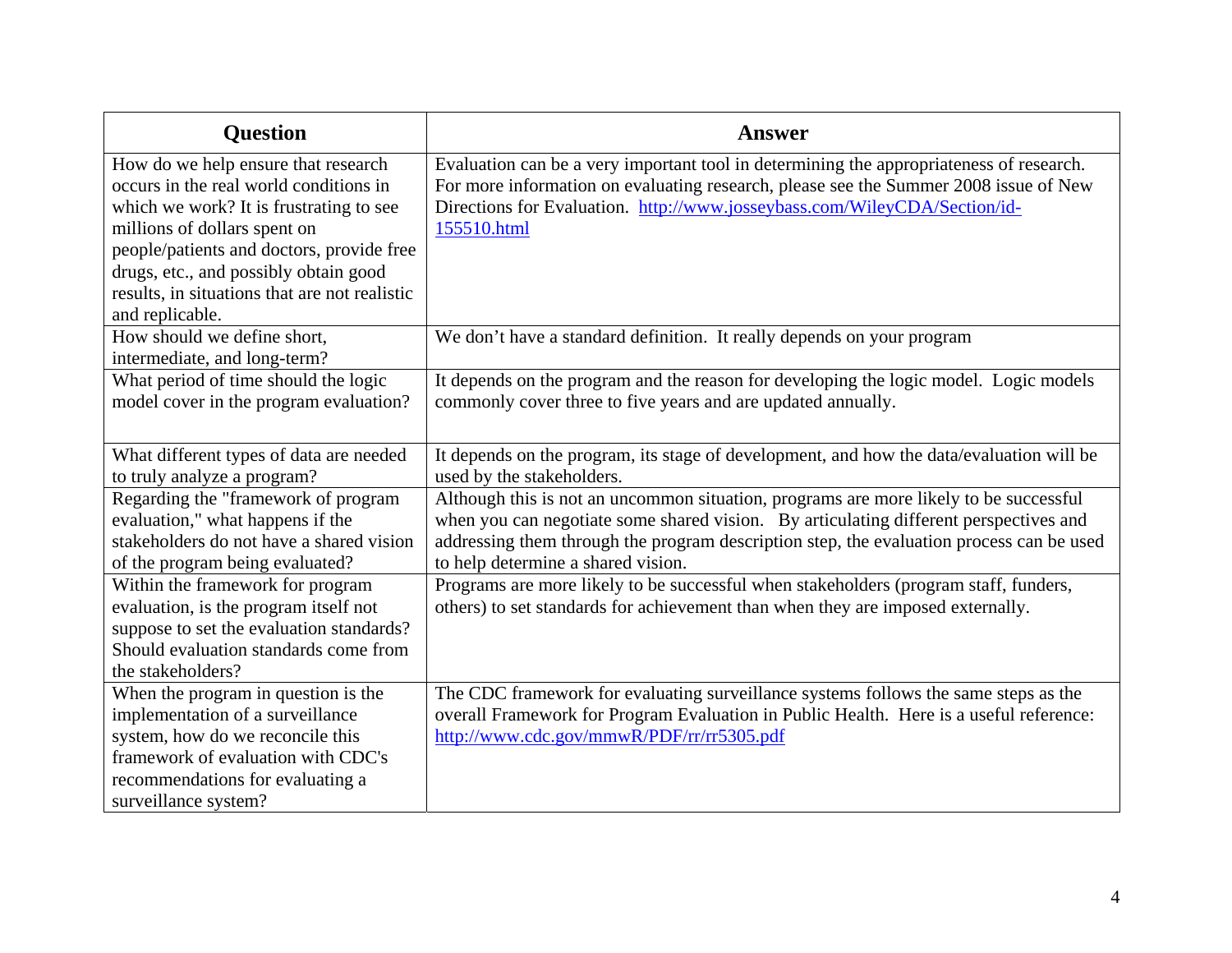| <b>Question</b>                                                                                                                                                                                                                                                                                                                                                                                                                                                                                                                                                                                                                                                                                         | <b>Answer</b>                                                                                                                                                                                                                                                                                                     |
|---------------------------------------------------------------------------------------------------------------------------------------------------------------------------------------------------------------------------------------------------------------------------------------------------------------------------------------------------------------------------------------------------------------------------------------------------------------------------------------------------------------------------------------------------------------------------------------------------------------------------------------------------------------------------------------------------------|-------------------------------------------------------------------------------------------------------------------------------------------------------------------------------------------------------------------------------------------------------------------------------------------------------------------|
| There is often reluctance on the part of<br>research programs to generate simple or<br>practical products/tools that will be<br>useful to the program's<br>stakeholders/customers, even though<br>these are clearly needed to drive the<br>outcome. What can be done to overcome<br>this kind of "academic/theoretical"<br>attitude?                                                                                                                                                                                                                                                                                                                                                                    | Your assessment is absolutely correct! Simple tools often have the most impact. To<br>overcome reluctance, start with a small potential change to the program and seek an<br>advocate/champion who can see the value of such a change. If the small evaluation is<br>successful, attitudes may eventually change. |
| Our program evaluations are for<br>programs for which outcomes are not as<br>easily quantifiable, i.e. the example of<br>the Onsite Sewage Program (Septic<br>Tanks). The obvious outcome is<br>protecting public health as well as the<br>health of the environment. In our<br>program we assess how well the local<br>health department is administering the<br>program, i.e.: is the department<br>following the appropriate statues and<br>codes, etc.? We do this on a 3-year<br>evaluation cycle. After the 3-year cycle<br>the evaluation tool is reviewed and<br>usually modified. With this in mind,<br>how useful can these evaluations be?<br>What advice would you give for these<br>cases? | A very difficult question. Monitoring adherence to codes is important to assure<br>compliance, and periodic review of the effectiveness of the codes is essential as well.<br>You may also choose to examine efficiency questions to expand your evaluation agenda.                                               |
| Do you have community needs<br>assessment tools?                                                                                                                                                                                                                                                                                                                                                                                                                                                                                                                                                                                                                                                        | The Community Tool Box includes these types of tools. Please see http://ctb.ku.edu/en/                                                                                                                                                                                                                            |